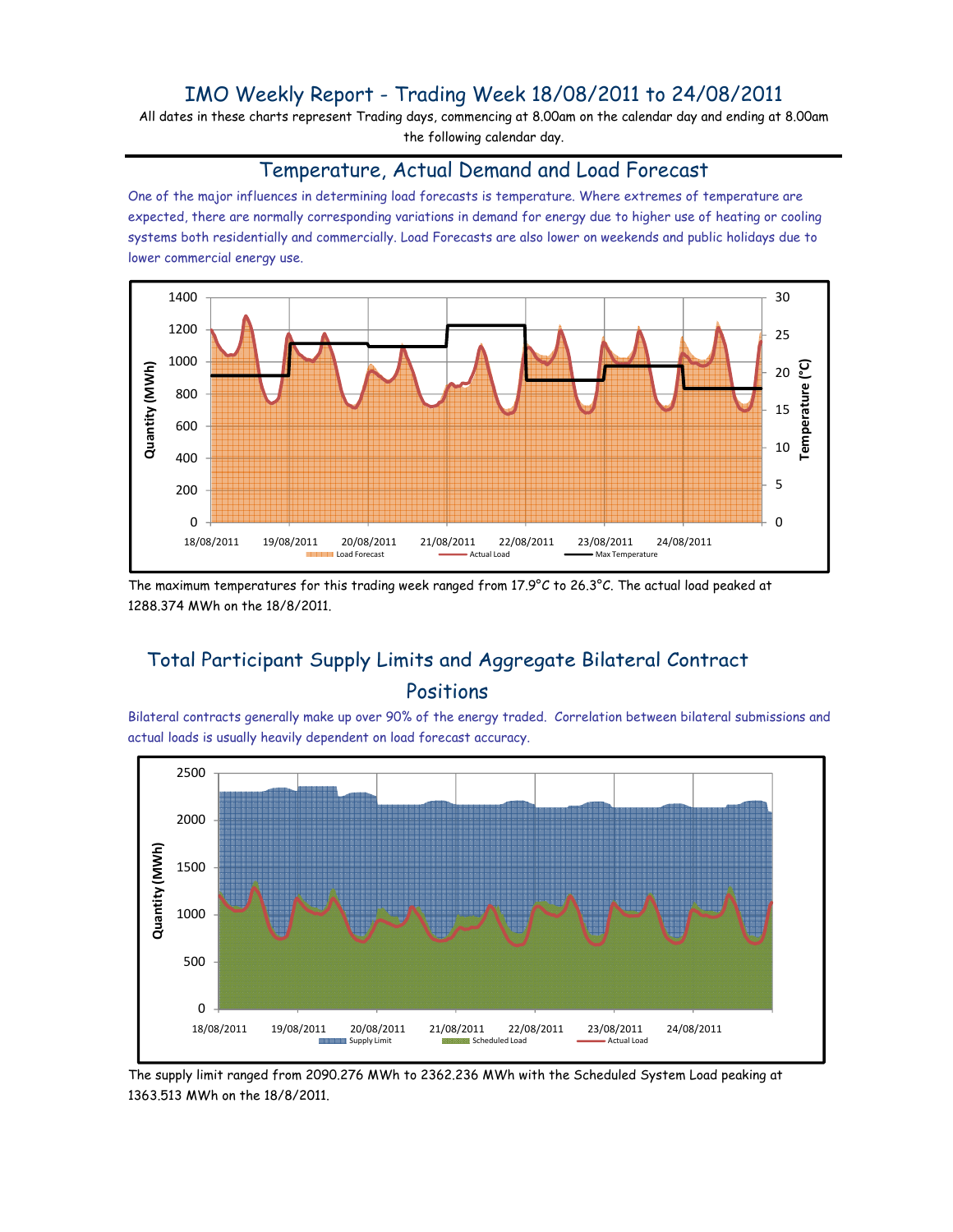#### Net Balancing Market Trades

Bilateral contracts and STEM trading are generally based on the forecast energy requirements of Participants. When the forecast requirements are higher or lower than the actual requirements for a day, this Market energy must be bought and sold in the balancing mechanism. This graph shows the estimated net balancing trades.



The majority of the balancing activity this week occurred within Balancing Supply. The maximum balancing demand for the week reached 35.986 MWh on the 21/8/2011. The maximum balancing supply for the week reached -227.604 MWh on the 21/8/2011.

# Total Traded Energy

This chart represents a comparison between the total net energy that is traded in Bilateral Contracts, the STEM and the balancing mechanism. Balancing Supply represents cases in which the total contract position is greater than the demand and customers must supply energy back to balancing. Balancing Demand represents cases in which the total contract position is less than the demand and customers must purchase energy from balancing.



Total balancing supply equalled -36367.23 MWh whereas total balancing demand equalled 104.51 MWh. The Total STEM Traded quantity was 13956.537 MWh, with the STEM Clearing Quantity ranging between 6.956 MWh and 161.57 MWh.